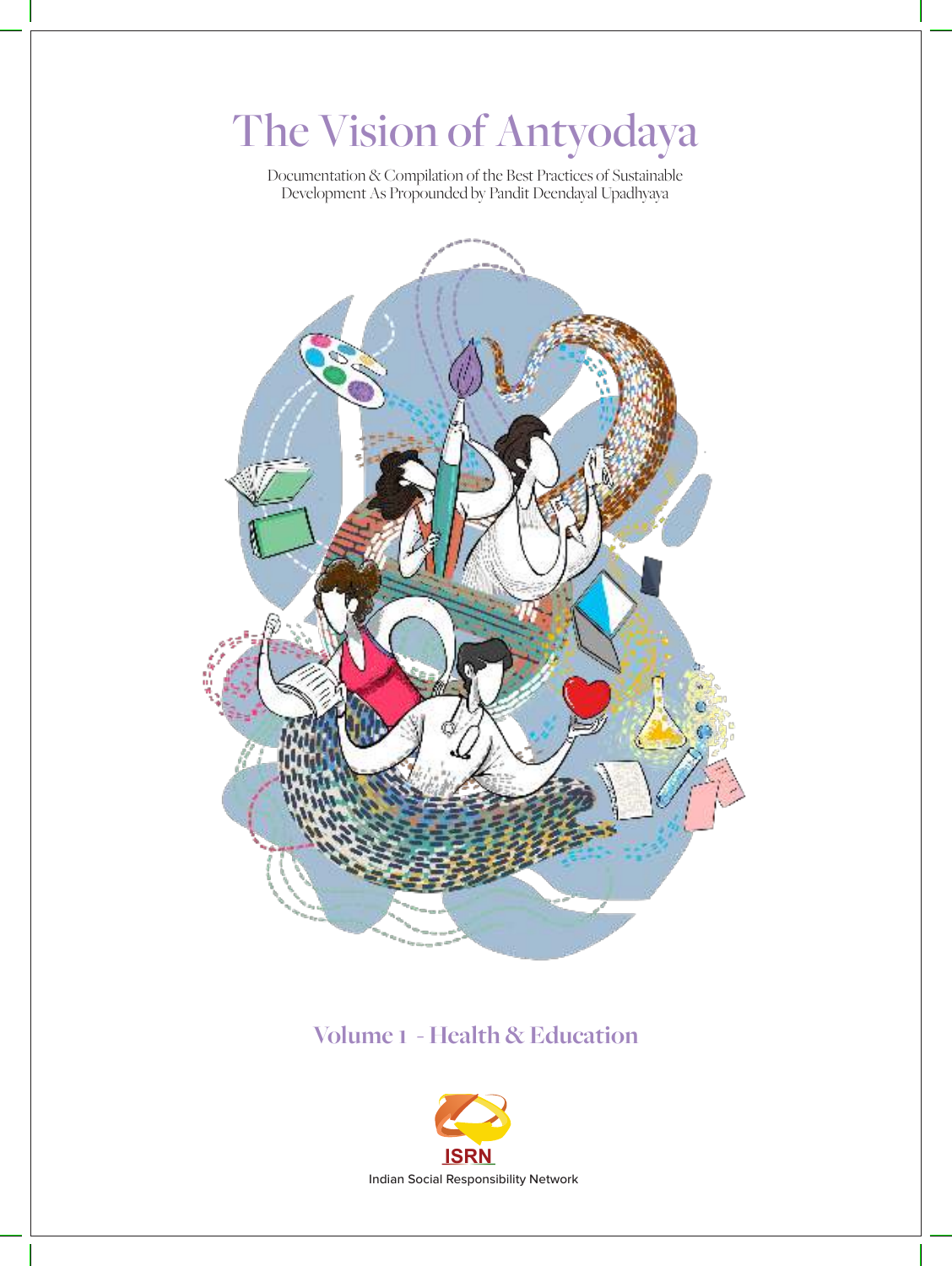

*"Youths should go to the villages to serve as real India is in villages." —M. K. Gandhi*



Organisation behind the practice: Mahan Trust

Address: Mahatma Gandhi Tribal Hospital, Karmagram, Utavali, Dharni, Amaravati, Maharashtra-444702

Contact person: Ashish Satavi Contact number: 09423118877

Email: drashishsatav@gmail.com

## A MAHAN approach to tribal healthcare

#### **Mahan trust provides effective healthcare in remote melghat region**

In the barely accessible villages of the Melghat region, at the borders of Maharashtra and Madhya Pradesh, MAHAN trust has set up a comprehensive medical facility, the Mahatma Gandhi Tribal Hospital, that provides modern medical aid to the tribes. The trust also works for social transformation and attitude changes among the villagers to improve their living conditions as well as their susceptibility to disease. The trust's intervention in last two decades have improved the health and social indicators of the region significantly.

#### **Melghat, the representative case of tribal sufferings**

Melghat, a cluster of 320 villages spread over the area of 4000 sq. km, is nestled in the scenic hills of Satpura. Known for its scenic beauty, teak forests, and exotic fauna, Melghat hides the ugly truth of tribal backwardness, disease, and death. The villages in Melghat are sparsely populated and lack basic infrastructure, transport, or telecom connectivity. Power availability in this region is also extremely poor. This gets worse during the rainy season and accessibility to these regions is completely lost.

Over 90% of the tribal here are marginal farmers or labourers; over 75% live below the poverty line. Illiteracy is rampant, so are superstition and disease. With over 10% infant mortality, severe malnutrition, very high rates of adult and maternal mortality, the region fails at almost all social indicators of progress.

Availability of qualified doctors is a problem in most of the rural India, especially remote tribal areas like Melghat suffer even more. It is also the lack of mainstream medical facilities that pushes people towards faith healers and quacks, which only aggravates mortality. Illiteracy and lack of awareness means high rates of child marriage that more often than not ends in infant and maternal deaths.

NGOs here are doing some remarkable work in supplementing government efforts to improve the living conditions of these tribal people.

#### **Modern healthcare to the most backward tribes**

MAHAN, established in 1998, with the express purpose of providing medical facilities to the poor tribal patients, runs a fully specified hospital in the region. The hospital boasts urban facilities including ventilators, defibrillators, anaesthesia work stations, phaco-emulsication machine for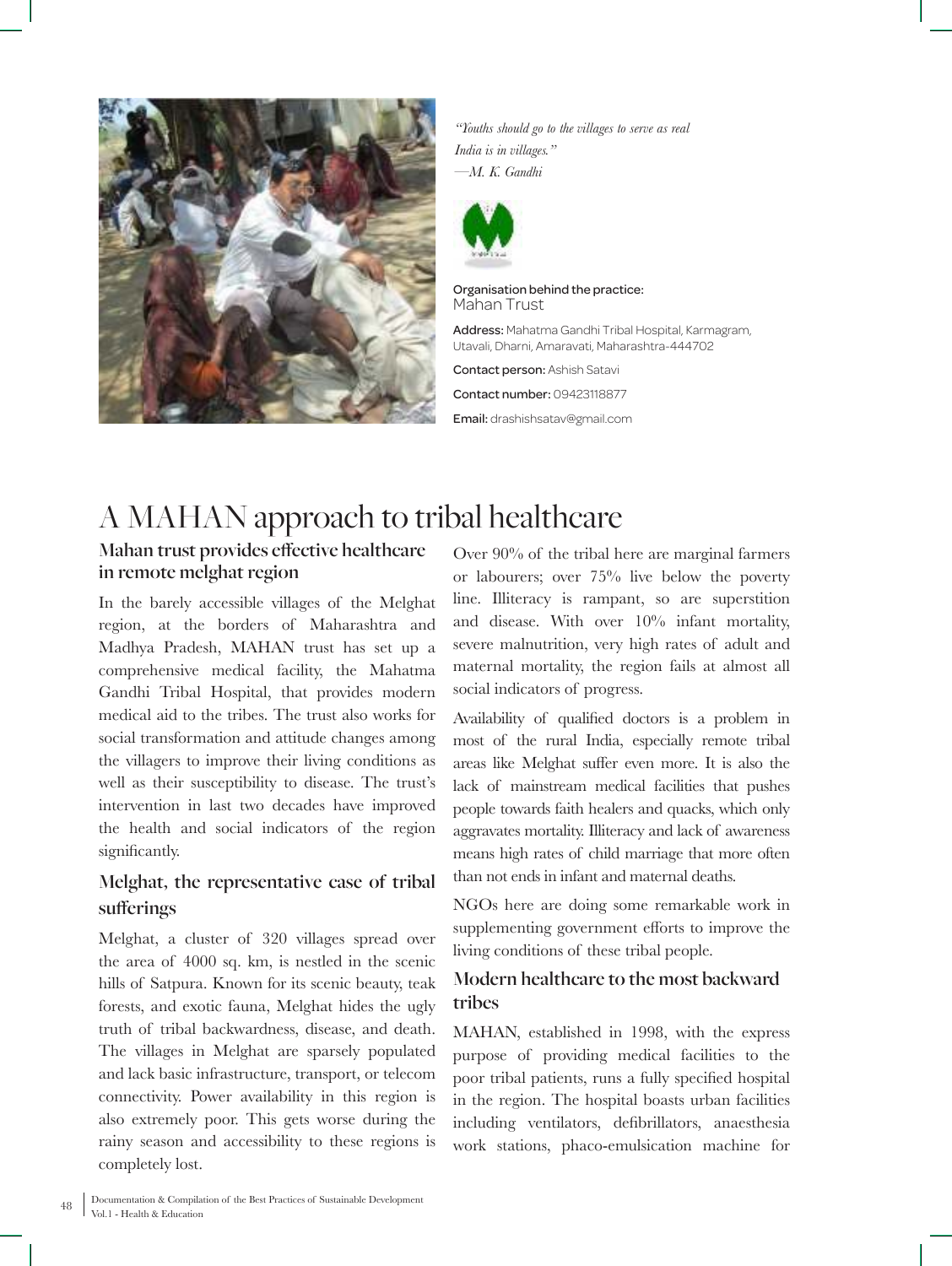cataract surgery. The hospital manages critical patients of acute myocardial infarction, brain haemorrhage, cerebral malaria, and tetanus among other serious ailment. This is one of the very few tribal hospitals that do surgery on breast cancers, cancer of parotid glands, cancer of cheek, and also plastic surgeries on huge post burn contractures. Their critical care management has saved thousands of serious patients.

Malnutrition is at the root of poor health of the villagers. MAHAN attempts to mitigate the malady through a program that trains semi-literate female village health workers who provide daily supervision and advice in their villages themselves. The health workers manage severely malnourished children in community with the help of specially prepared local therapeutic food and micro-nutrients.

The same village health workers help the patients in age group of 16-60 years in managing hypertension, diarrhoea, and other minor or chronic conditions in village itself. The work of the health workers in their local communities have also shown a marked reduction in neonatal sepsis, birth asphyxia, and general infant mortality.

The presence of village health workers have had a surprising effect on the usage of the government medical facilities by the villagers as well. Due to their monitoring and counselling, the hospitalization of severely malnourished children and hospital deliveries have increased. There is a statistically significant improvement in hospitalization of severely malnourished children and qualitative improvement in government hospitals.

The positive influence of the trust has made at least three villages free from social drinking, hundreds of alcoholics have given up the addiction, and women have left chewing tobacco.

#### **The proof in numbers**

The unique intervention of MAHAN has produced tangible results, many of which even surpass the World Health Organization (WHO) targets. They have saved thousands of severely malnourished children in Melghat with case fatality rate(CFR) of less than 1% and achieved WHO target of CFR less than 4%. Age specific mortality rate in 16-60

years age group and prevalence of hypertension has reduced by over 50%.

Over a 100,000 patients have benefitted from the hospital, of which more than 3,000 have been treated for serious ailments like Heart Attack, Brain Haemorrhage, Cerebral Malaria, Meningitis, and Tetanus.

Over 10,000 children and parents have taken behaviour change counselling that has saved over 1,500 children from malnutrition. Treatment of childhood illnesses like neonatal sepsis, birth asphyxia, Diarrhoea, Malaria, Pneumonia, Normal new-born care have saved over 73,000 children.

The hospital has done more than 1,000 plastic surgeries for huge post burn contractures.

Speciality camps organised by the hospital have treated over 20,000 patients, including dental and ophthalmology patients.

The counsellor program has reached almost half a million people that has resulted in 12 times more malnutrition children being admitted to hospitals. Hospital deliveries have also improved significantly.

The intervention has also produced socially significant changes. 4 villages now have reserved health funds that are utilised to bail their residents out of medical emergencies. Villagers are now more keen on solving the village problems through community efforts instead of looking up to the government for help. Substance abuse is on the decline; some villages have entirely stopped producing and consuming alcohol.

MAHAN's has proven how a scientific and systematic approach results in disproportionate results even for intractable problems. Their programs are effective, acceptable, accessible, possible with available local resources, approachable, measurable and hence replicable and sustainable. People have realized the importance of these hospitals and are ready to pay for the services. Donors have developed faith in the work.

MAHAN experience can serve as a template for more NGOs backed by corporate CSR to work for more tribal areas and alleviate their situations that are just too much for the government machinery alone